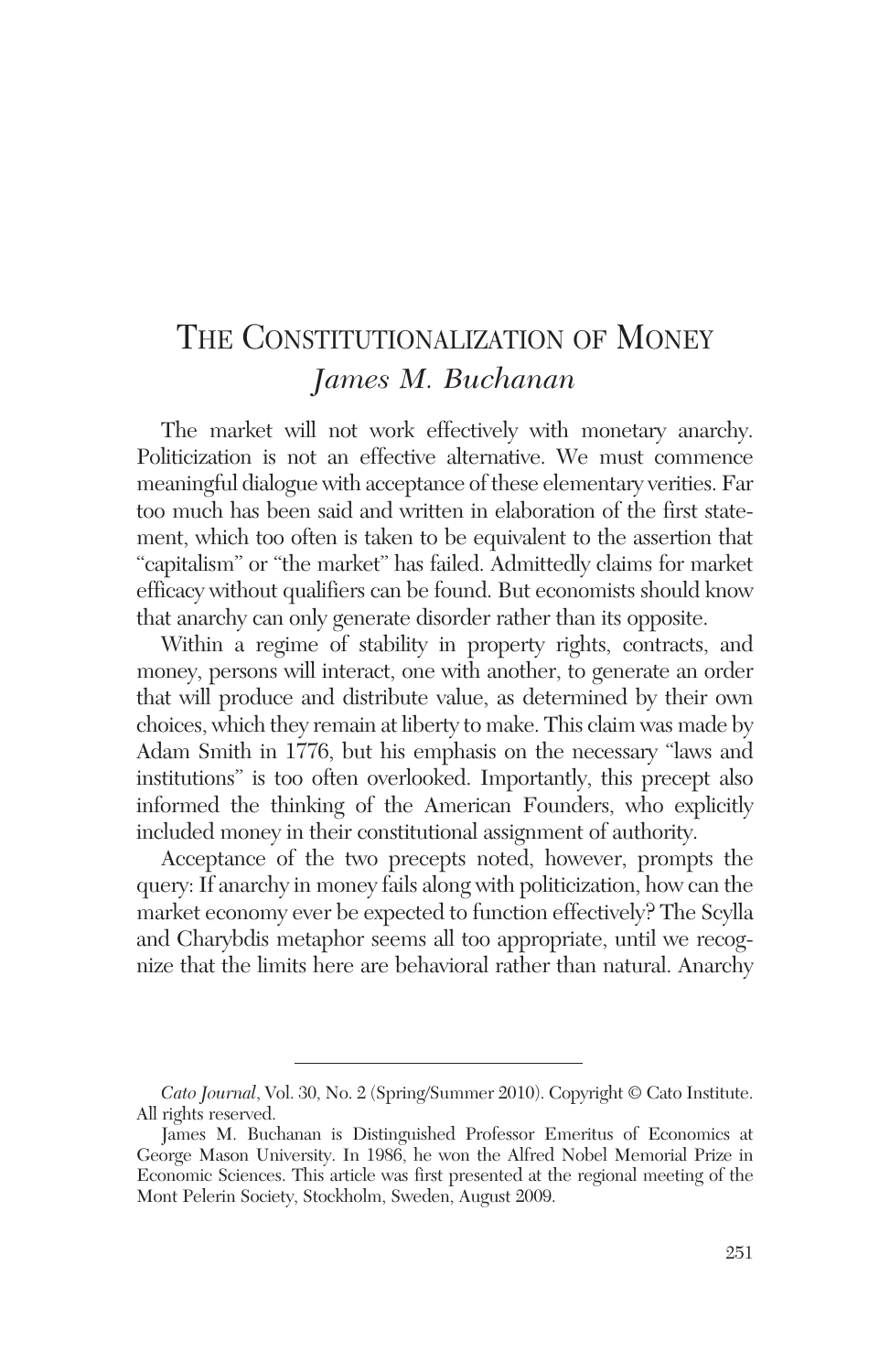and politics both fail because persons do not act within constraints that are not beyond the physically possible.

### The Hobbesian Covenant

How can we escape? Here I suggest that we look for initial inspiration from Thomas Hobbes, who placed *security* as the first desideratum to be sought in any anarchistic setting. We need to amend Hobbes by extending the umbrella to include money and to do so with the understanding that security is reckoned in the stability and/or predictability in value. But the first Hobbesian step, the very assignment of money to the sovereign's control, seems to politicize the structure, almost by definition, so that the second initial statement above applies.

Herein lies the location of intellectual-scientific failure on the part of political economists, political philosophers, political leaders, and members of the public. There has been near-universal breakdown in elementary understanding that the political-economic-legal order observed in Western democracies involves the exercise of sovereignty in two stages or levels—that which defines and enforces the constraints of a constitution and that which operates within the limits so defined. To Hayek, this created the distinction between "law" and "legislation," between the "higher law" and the legislation that emerges from ordinary collective action. My own usage of terms here has been to distinguish between constitutional constraints and post-constitutional or within-constitutional action.

The leap from Hobbesian anarchy is accomplished when participants select the set of constraints that identify their separated rights and duties along with the enforcing institutions. Within any set of constraints, so established, the possible range and scope for collective action remains open within broad limits. Almost all analysis and discussion involves movements along this within-constitutional setting, with relatively little attention at all to the framework rules.

The anarchistic setting introduced here may suggest that my whole argument is open to the criticism that has been directed toward Hobbes over the three and one-half centuries since he wrote. The conceptualized contractual agreement between the people and the sovereign has been challenged as being ahistorical and adescriptive, as well as being justificatory for tyranny. Positivist critics point to the evolutionary origins of the institutions in being along with the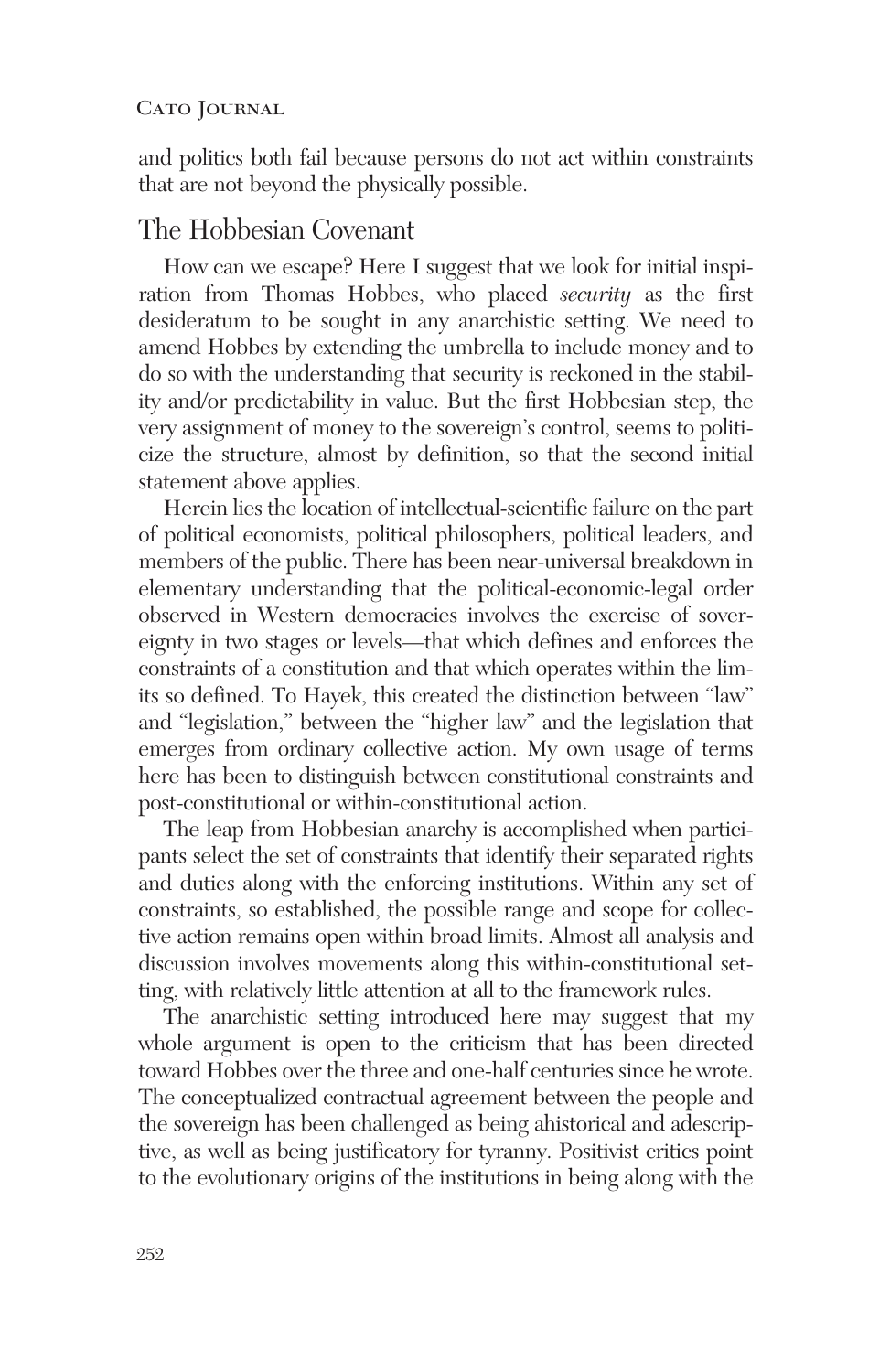coercive seizures of authority, none of which even remotely parallels the Hobbesian conjectural rendering.

A more judicious reading may suggest that Hobbes's purpose was not historical, descriptive, or justificatory. Instead Hobbes sought to offer a rationality-based logic for the surrender of authority to the sovereign, along with adherence to its dictates, and, on the part of the sovereign, the enforcement of security as promised, while remaining within the boundaries of the covenant.

My central proposition is that security in money's value is almost totally absent from this conjectural scenario, but that it could be readily appended. Admittedly, the whole approach taken may seem to be provincially American.

Note that in the Hobbesian construction, as interpreted and amended here, the security, or order, provided by the sovereign is, in itself, a Samuelsonian public good, in the terminology of welfare economics. All participants in the political economy secure benefits; there are no well-defined winners and losers; distributional impacts remain muted; generality rather than particularity characterizes the whole process.

As noted, security in the value of money has been almost wholly absent from discussions about the familiar Hobbesian construction, widely used positively as a justification for the rule of law. At the same time, I submit that the current monetary setting carries an eerie similarity to that in the 17th-century imagination of Thomas Hobbes concerning nonmonetary rights and claims.

### Why the Neglect of Money?

In the Hobbesian discussion of sovereignty and security, emphasis has almost exclusively been centered on persons and real property, defined in physical rather than value dimensions. It becomes rather easy to explain Hobbes's own neglect. In the middle of the 17th century, market exchanges were not well developed, and values were not readily measured. Only in the ensuing decades and centuries did monetary values come to be important, but these were never included in the Hobbesian security umbrella, in part because of the near-universal acceptance of gold as the commodity base for money. And, of course, gold itself qualified for inclusion as real property.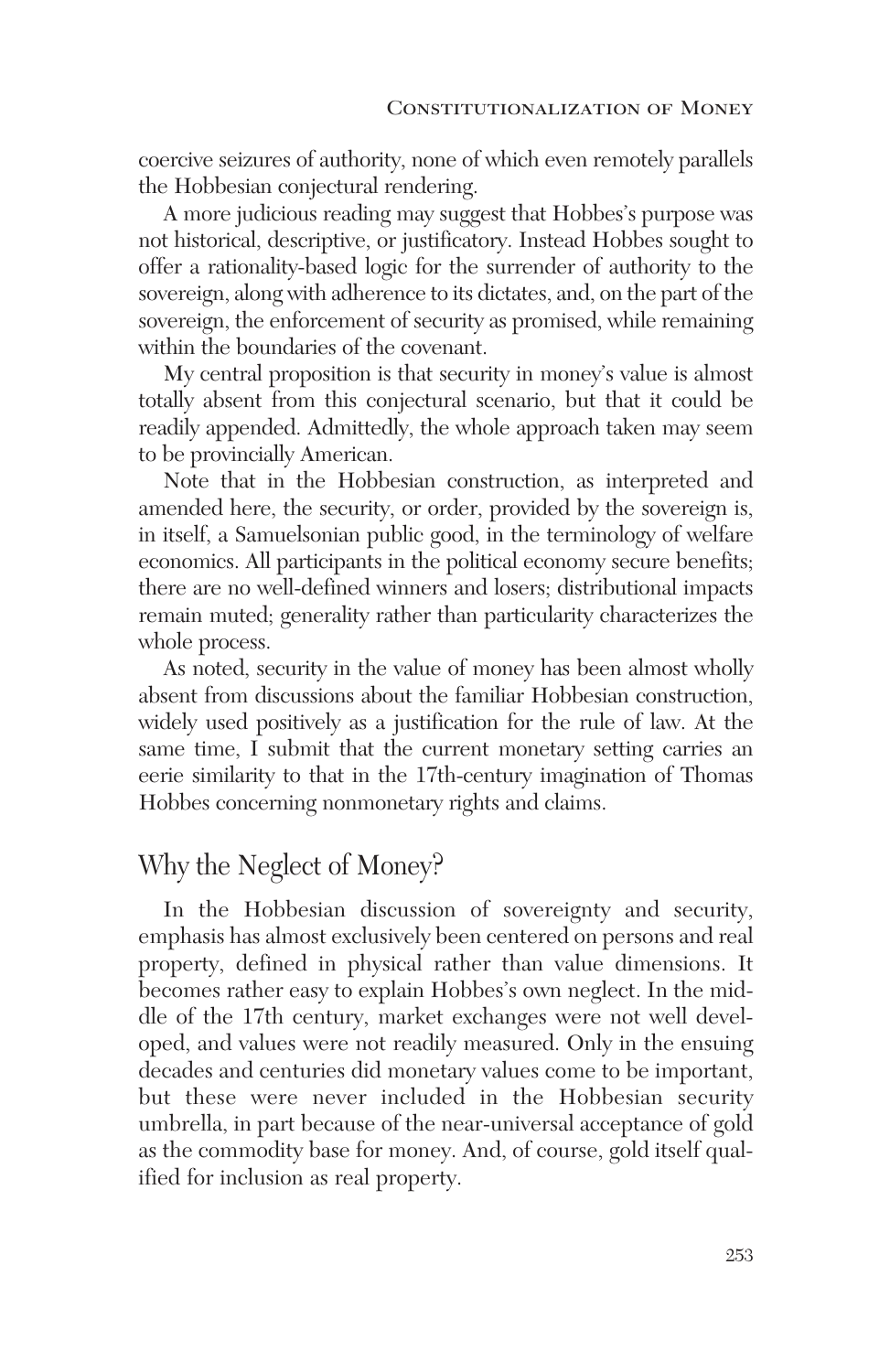Although the analytical conceptualization of the abstract role of money in an exchange economy became familiar to economists, and especially from David Hume on, the relevant measure became the value of the base commodity, gold, rather than money, as such. In this respect, at least, the dominance historically of the international gold standard bears major responsibility for spreading confusion rather than enlightenment. Although the idealization of the neutrality of money did enter specialized discourse among economists, the possible implications for implementing structural adjustments were, to my knowledge, rarely examined. And, as the limited and ultimately ineffectual constraints exercised by the gold standard, as it operated in reality, were allowed to disappear, the ravages of monetary anarchy became visible for all to see.

It becomes relatively easy, therefore, to explain why the value of money was not, even in advanced analyses, deemed appropriate for inclusion in the conjectural Hobbesian contract, as updated for modernity. Further, the discussion was marred by the continuing confusion among classical liberal economists themselves, some of whom argue that anarchy in money is, indeed, the preferred institutional regime.

### Money Is Different

Money is not a good in the ordinary sense, as Adam Smith tried to convince his readers a long time ago. Money is different in that, as money, there is no real value. Money offers no survival-enhancing capacity, and itself directly satisfies no sensory or aesthetic desires. In its most abstracted functional embodiment, money has value only because of its potential power to secure real value from others who will voluntarily take money in exchanges. Regardless of its origins, whether as a convention emergent from some evolutionary process or deliberately created by some explicit collective action, because of its lack of real value, the aggregate amount of money, as such, is irrelevant for the basic operation of the production-exchange-distribution nexus that we call "the economy." In its idealized abstract variant, the notion of money as a veil has been a part of economists' everyday understanding, as least since David Hume.

Unpredicted changes in the aggregate amount of money can, however, exert negative effects on the real values generated in the nexus. And these effects may be multiplied if differing instruments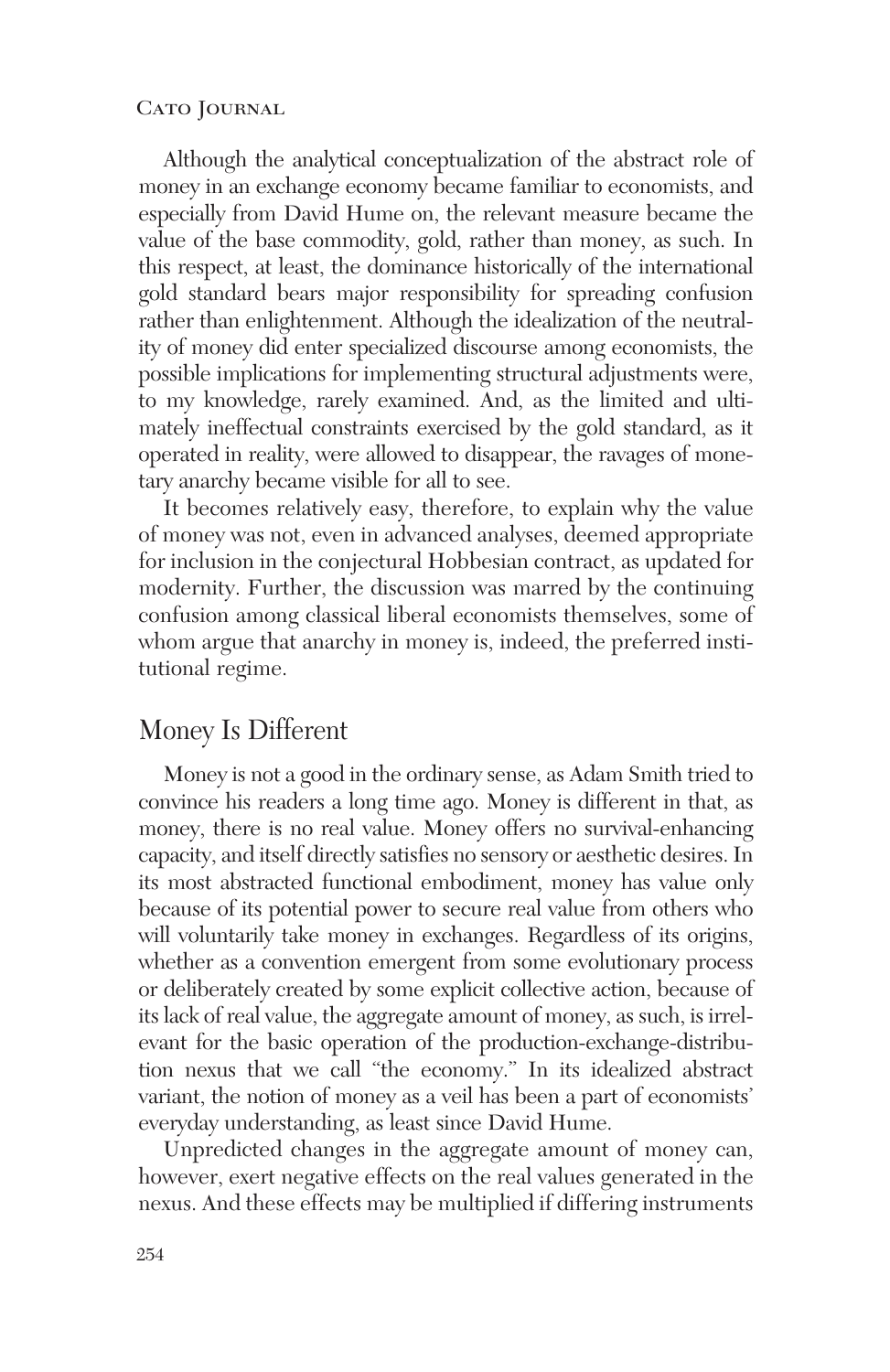are valued as money in separate accounts and if owners-users of such accounts switch as among the entries. These characteristics offer the explanatory basis for monetary crises, including that of 2008–9 as well as the Great Depression in the 20th century. The ultimate villain is the leveraging of monetary accounts, which allows for the transmission of initial shocks over many sectors of the inclusive economy.

As we know, at least since 1971, there has been no commodity basis for money. Instead, the commercial world has been described as embodying a pure paper or fiat unit of exchange and account, which has essentially become the United States dollar. And this unit retains value only to the extent that the effective aggregate supply is kept within limits by the issuing authority, in this case by the Federal Reserve Board. Because money, as such, has no intrinsic value and because it is nearly costless to produce (printing paper), there is no economic reason for economizing on usage, as would be the case if money were defined in terms of a designated commodity, which has nonmoney use value and which requires resources to produce.

Recognition of this elementary but crucial difference between commodity-based and fiat (paper) money has profound implications for institutional-constitutional design and operation. Since, under a fiat system, there is no efficiency logic for economizing on money, as such, there is no justification for traditional banking that allows for the generation of multiple account values from fractional reserve bases. The central logic of leverage banking, of any sort, is absent under the operation of a pure fiat money system.

It follows that there is no economic reason why any money system, in an idealized setting, would allow for leverage at any level. No holder of a unit of money, as an entry in a balance sheet, should be authorized to lend more than the face value of this unit, quite independent of probabilistically determined expectations concerning potential redemptions.

Why not? Because to allow separate banks to create short-term liabilities to a multiple of the base money on the asset side of the account removes from the issuing authority some of the control of the aggregate amount of that value treated as money in the economy without offsetting benefits, thereby making the financial structure vulnerable to unpredictable shifts among instruments, which, in turn, generate changes in real values.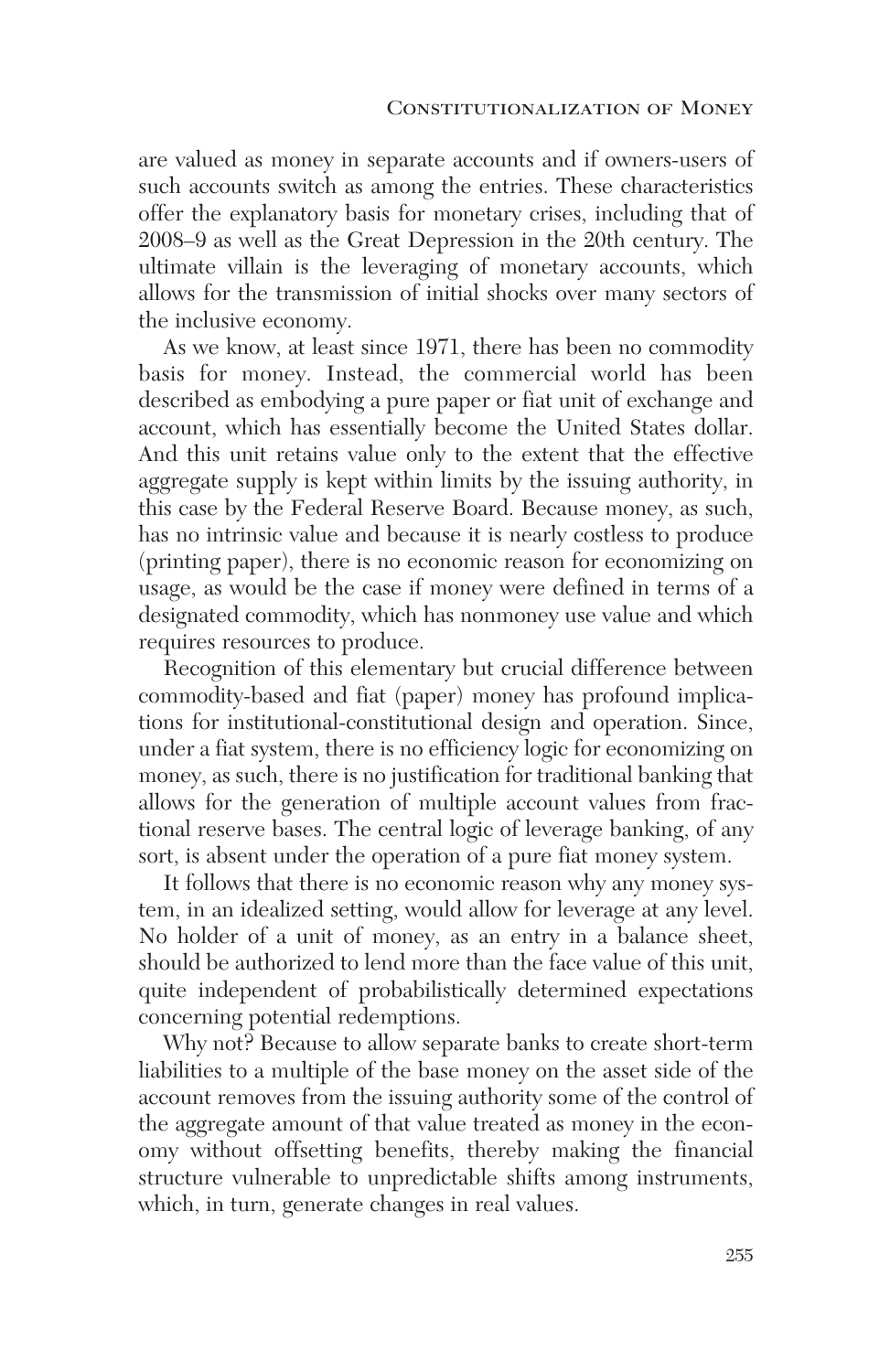The modern dilemma is that we are left with a massive resource-using, financial-banking structure that has a functional purpose quite different from that which is widely accepted. The system in existence emerged from a historical process, the characteristics of which were partially appropriate for a monetary standard defined in terms of some commodity base, but which, ultimately, make no sense under a fiat system.

### Constitutionalization as the Necessary Reform

In this article, I shall not try to outline step-by-step measures that might be suggested to move the complex financial structure in existence toward efficient and effective constitutionality. If the first statements of this article are acknowledged, that is, that neither monetary anarchy nor politicization can work, constitutionalization becomes the only viable option. But it is necessary to clarify what constitutionalization means in this context.

In application to money, the requirement is that the value of the monetary unit be made one of the rules of the game, within which economic interaction takes place, rather than being used as a counter in the strategy of play within the rules. In Hayekian parlance, the value of money must be part of the "higher law," as opposed to ordinary legislation that takes place within such law.

This basic understanding did indeed inform the thinking of the American Founding Fathers, who explicitly assigned monetary authority to the Congress empowering this body "to coin money, and to regulate the value thereof." And, interestingly, this grant of authority is included in the same sentence (Article I, Section 8) as that which assigns the fixing of weights and measures. It is as if the value of money is to be removed from within-rule political manipulation, hence remaining unchallenged as akin to other standards.

If the value of money cannot be left totally alone, in part, in anarchy or left to the machinations of political coalitions, how is the amount, or quantity, which alone gives money value, to be set under a fiat system? Clearly some defined process and institutional structure must be established, with genuine constitutional authority, over and beyond that of democratic majoritarian politics. Something analogous to the independent judiciary, under the Supreme Court, seems required—a monetary authority that is independent of politics, but which remains itself bound by the parameters set out in the constitution itself.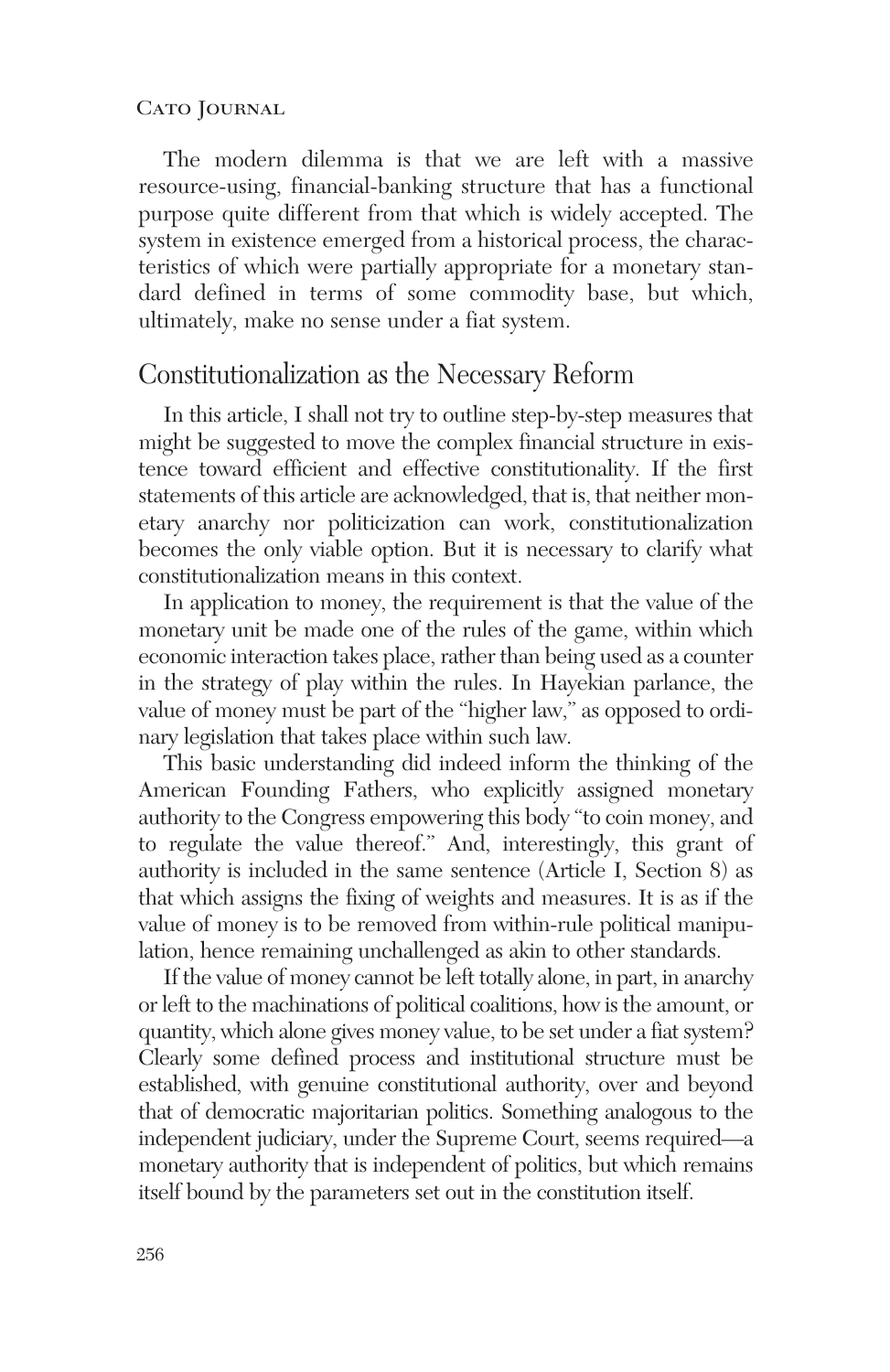Clearly, the discussion here is related to the modern arguments concerning the independence of central banks, with mounting empirical evidence that the degree of independence is positively correlated with stability in value. Although normally treated in differing terminology, a central bank that remains genuinely independent of political authority has been, in part, constitutionalized. The implications of my arguments here involve more explicit recognition and acknowledgment of the constitutional standing of the monetary authority, along with the accompanying defined, and limited, objectives, without which criteria for success or failure in meeting the security goal cannot be established.

Explicit constitutionalism would also embody the requirement that the monetary authority itself be bound by the rules of the basic contract. Beyond narrow limits, discretion on the part of the authority goes outside the dictates of constitutional criteria.

In the United States setting, monetary authority must be formally constitutionalized by amending the Constitution, a process that, in itself, would modify public attitudes. I shall not make an effort to outline the content of a constitutional amendment. What is important is that the authority that is established be constitutional and that its powers be strong, but limited in scope. Maintenance in the value of the monetary unit must remain the central, if not the only, objective of the authority.

## Money as a Symbol of Order

The most important, and surely the most difficult, step in any meaningful constitutionalization of money is the achievement of general public recognition that the value of the monetary unit is, and is expected to be, stable and, hence. predictable as a parameter for economic transactions. This value must be understood to be outside of and beyond the choice set of any participant in the economy, including members of the political coalitions who make budgetary decisions. The value of money must be categorically separated from the values of goods and services emergent in the marketplace, whether or not these values are politicized.

The achievement of the required threshold of acceptance of money in its symbolic significance requires more than some straightforward modification of the formal constitutional status. At the same time, members of the public, all of whom are transactors in money